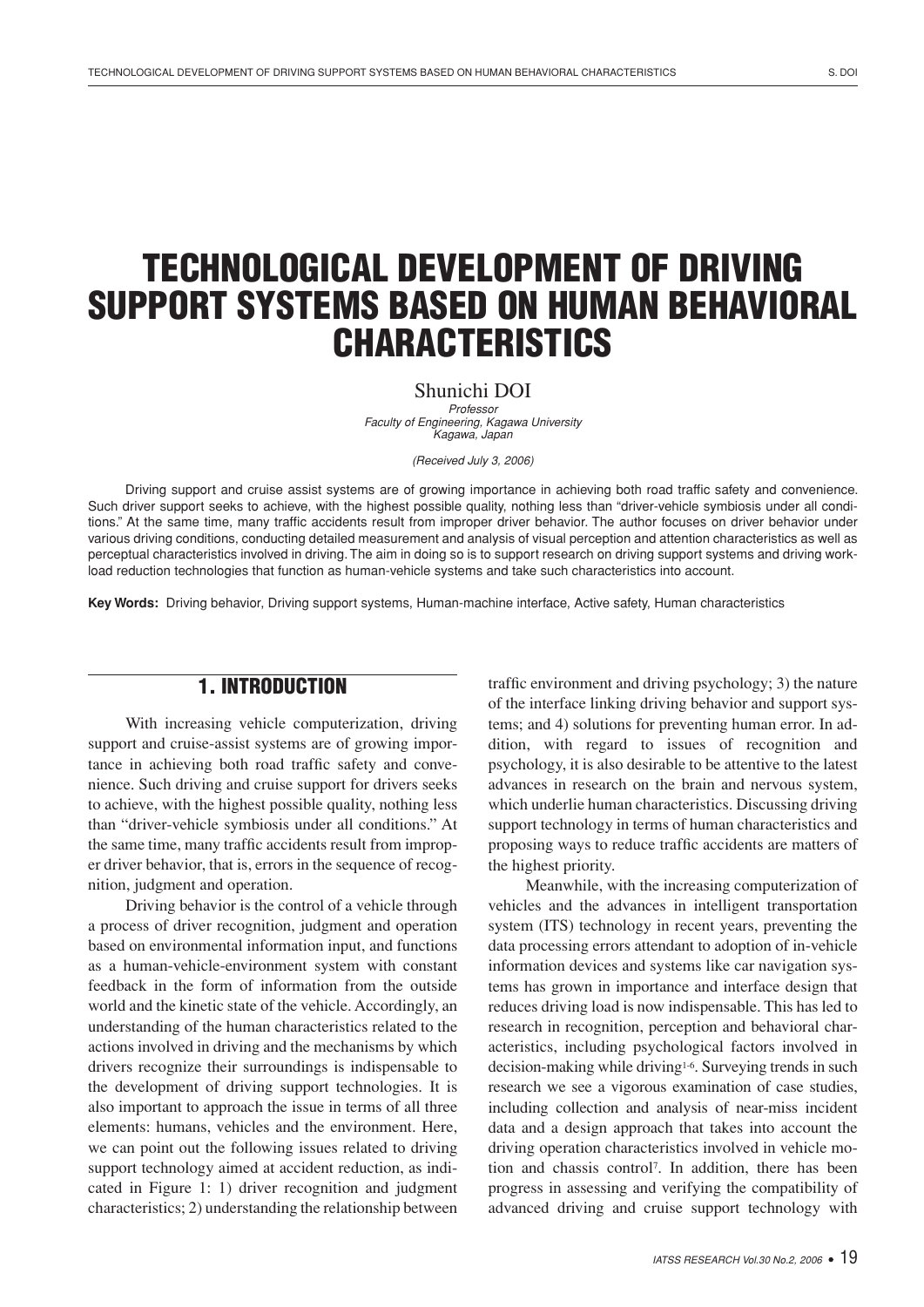

In this paper we focus on driver behavioral teristics under various driving conditions and consider visual perception and attention characteristics.We also conduct detailed measurement and analysis of the perceptual characteristics involved in driving. Our goal in Register for free at https//www.scinedia.com.to systems and driving load reduction technologies that function as human-vehicle systems and take such charac-

teristics into account.

## 2. DRIVING SUPPORT DEVICES AND HUMAN-MACHINE INTERFACE (HMI) ISSUES

Looking into technological issues and research trends for the near future based on current technological developments, it first seems likely that IT and ITS will gain momentum and society will become markedly more information-driven. In addition, in a society of ubiquitous networks where information is available anytime and anywhere, there will be a need for safer and more convenient driving environments. Furthermore, automobiles tailored to such societal trends will increasingly be in demand.

Figure 2 organizes driver interface issues related to driving safety support and cruise assist systems by driving condition category (expressways, ordinary roads or urban areas). The diagram envisions misinformation and system trouble at the point of contact between driver and device and organizes the issues facing systems in preventing such problems. As can be seen, an approach

based on the analysis of driving behavior and other man recognition and perceptual characteristics remain important in overcoming the issues that accompany computerization. In addition, trends in user diversification, aging and individualization demand more sophisticated methods for evaluating such characteristics. In other words, an approach version human behavioris required when looking at the human attention allocation and information processing mechanisms that determine the convenience of driving support for drivers.

## 3. DRIVING BEHAVIOR CHARACTERISTICS

#### **3.1 Driving processes and support system approaches**

Driving behavior can be conceived, as mentioned above, as a chain of consecutive behaviors, with individual behaviors and their causes seen in light of traveling conditions and driver psychological state. Drivers are first aware (recognize and perceive) their situation, then engage in decision-making and response selection, and finally execute individual operations. Both driving conditions, that is, information from the outside world, and vehicle conditions change from moment to moment. Depending on which process within this chain of behaviors one looks at, one can envision different corresponding driving support systems. Seen in this way, as described in Figure 3, depending on how one analyzes driving behaviors, there is a three-stage approach for systems supporting various driving processes: 1) measurement of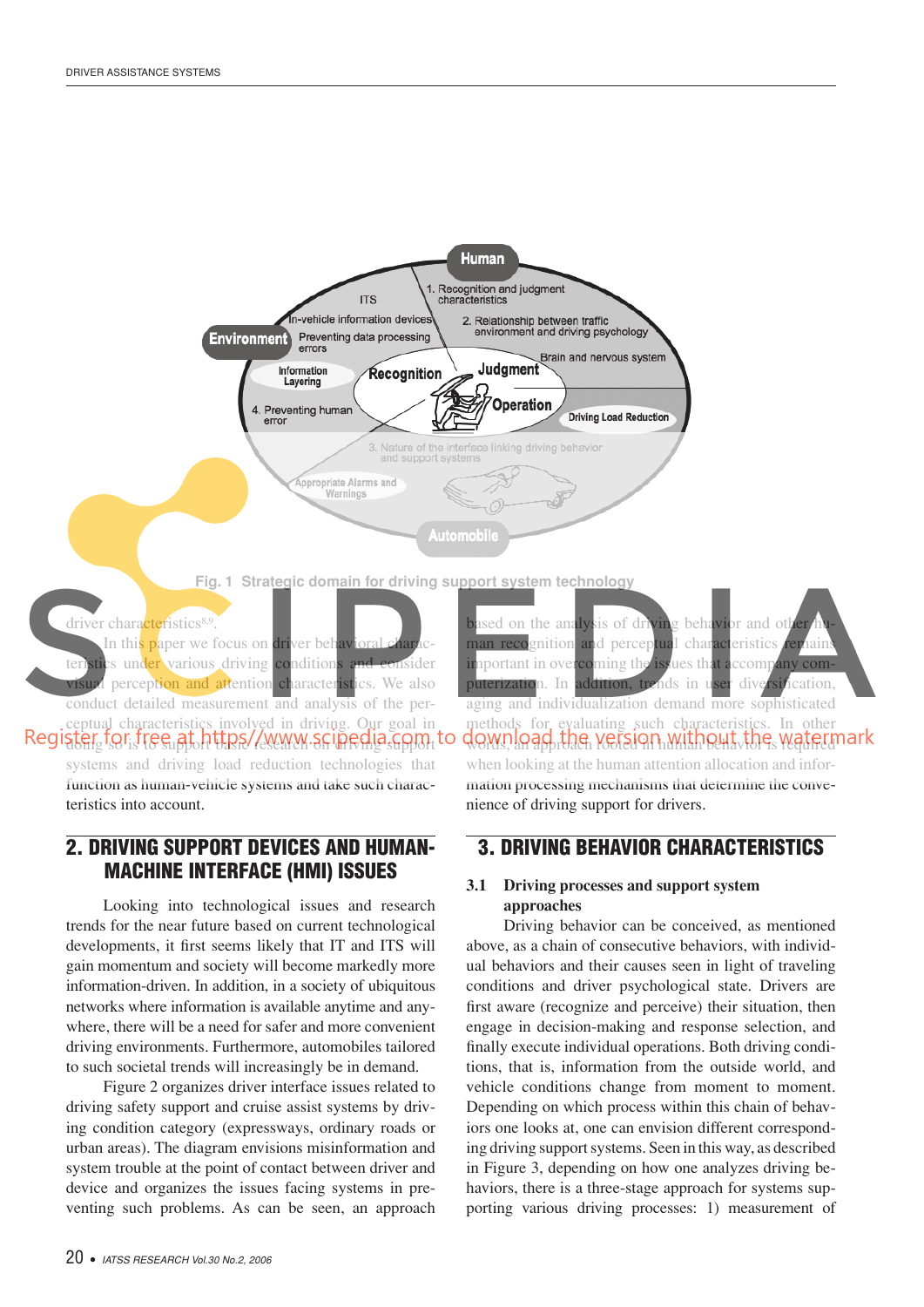

## Register for free at https//www.scipedia.com to download the version without the watermark

phenomena, 2) their interpretation and analysis, and 3) system application.

In terms of driving behavior analysis, the goal in characterizing the most direct processes of driving operation and execution include cruise-assist devices and vehicle motion control devices<sup>10,11</sup>. Techniques include the use of driving simulators that mimic actual conditions to measure operational response and analyze operational patterns. In addition, the results of such analysis can be organized in a database of operational behavior and generalized as part of a model of the driving operation behavior sequence. There are, for example, numerous instances where the operability of a given device is measured and analyzed and the results applied to the development of a new system.

Behavioral analysis of the most upstream of driver behaviors – the recognition and perception process – is related to visual perception support for accident prevention and seeks to provide information support and in-vehicle display of information on factors such as road conditions and the speed and position of forward vehicles. In the area of basic perceptual characteristics, too, there are examples such as the development of suspension systems designed to improve vehicle comfort based on evaluations of vibration sensitivity characteristics.

#### **3.2** Driver characteristics and support system **diversity**

Efforts to analyze characteristics of the judgment process, including the most difficult areas of decisionmaking and response selection, are strongly related to aspects of driver performance such as mental workload, distraction and reduced consciousness. Their goal is to contribute to the design of support systems that provide reminders or warnings to drivers, fostering situational awareness and helping drivers assess risk $12$ . Here, to cope with the individualization and diversification of users, there is a need to prevent human error by managing the risks associated with the data processing workload accompanying vehicle computerization and by targeting the way safe driving is taught in driver education.

There are a number of issues common to such analysis of driving characteristics. First, there is a need for noninvasive measurement methods that take place in real-time without adding materially to driver workload. Analysis also requires methods for building models that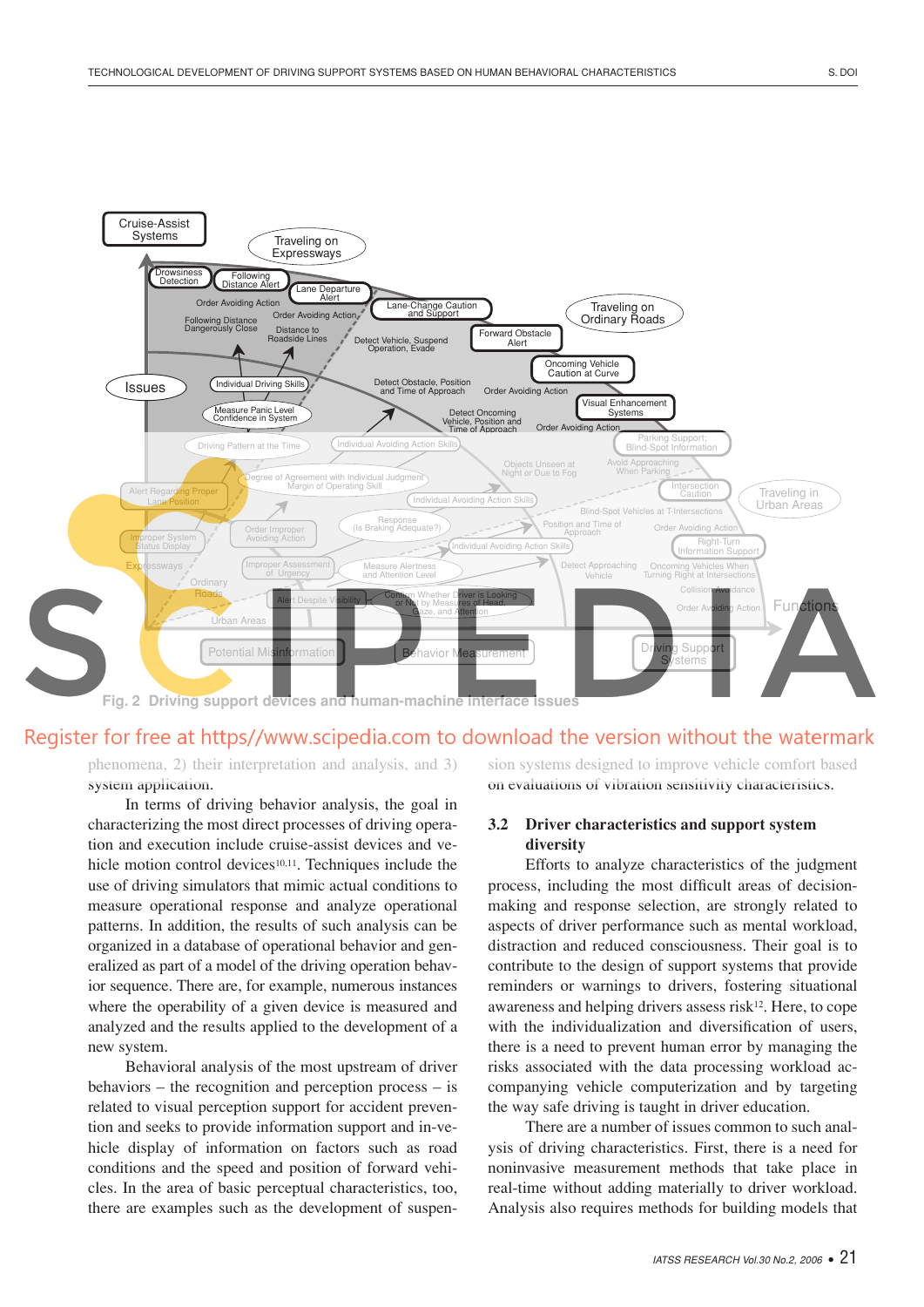

Register for free at https//www.scipedia.com to download the version without the watermark<br>Fig. 3 Driving processes and approaches to driving support systems

take behavioral context into account and that can be generalized. In system application, too, there is a need to cope with system over-reliance and the inattention to which it can lead. In each case, what is required is not so much a single systematic method as a comprehensive strategy involving a combination of methods.

## 4. RESEARCH BASED ON VISUAL PERCEPTION AND ATTENTION **CHARACTERISTICS**

#### **4.1** Depth attention experimental environment

One of the most complex and difficult to measure aspects of the recognition and judgment process is cognitive evaluation and analysis. In short, because it is a matter of how best to provide judgment support for drivers in the course of recognition support and cruise assistance, and also related to the issue of when to prompt drivers to make decisions, there are great difficulties in execution related to how to cope with individual variation. In addition, there is also a need to evaluate both the safety of

information provided to drivers and the impact of driving support on principal driving behaviors, evaluations needed to derive critical standards for building infrastructure.

Looking at the attention that drivers direct forward of their vehicles while driving, research in the area has considered the range of view subjected to attention (for example, whether it is an effective field of vision) and whether the capacity of such resources is adequate<sup>13</sup>. At the same time, research has also been done on the characteristics of depth attention when following other vehicles, which leads to many accidents<sup>14</sup>. Here, we conducted basic research to investigate the status of depth attention in responding to a visual task in a laboratory simulation. Figure 4 illustrates the structure of the experiment. The dynamic depth attention experimental apparatus used involved moving the test subject through an 8m-long tunnel-like corridor while seated on a wagon. The stimulus was numeric LEDs located in the subject's forward line of sight, with the fixation point indicated at a distance of 120cm from the subject. Targets were established at two locations each before and after the fixation point, at dis-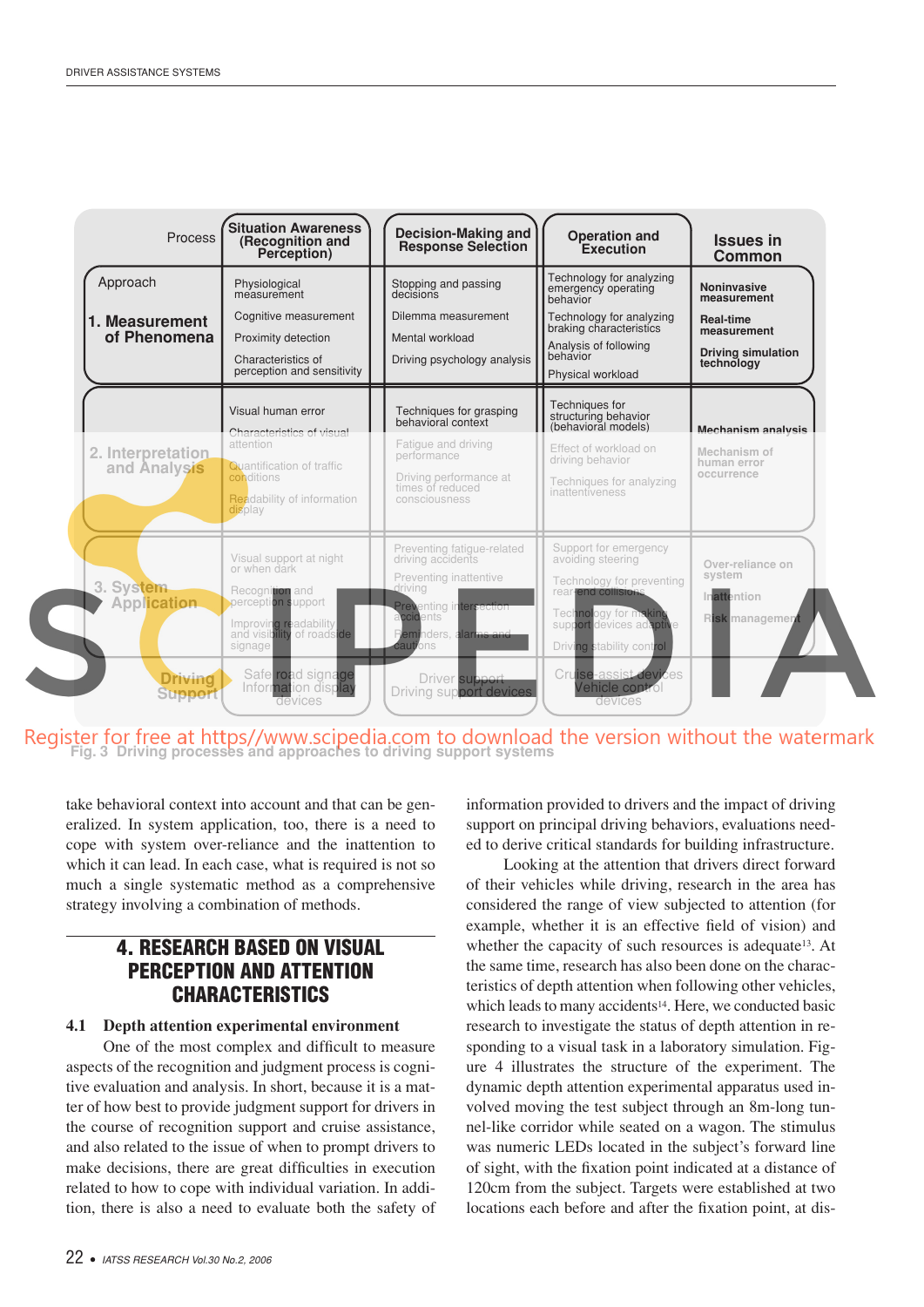

**Fig. 4 Depth attention experimental apparatus** 

tances from the observer of 30cm and 81cm (before) and 158cm and 230cm (after). The observer was moved at a speed of 0.44m/s, which, looking through an eyepiece, created the visual sensation of traveling at 80km/h.

Subjects were provided with information in advance about where targets would appear, and reacted accordingly. This information was a valid clue (V)  $65\%$  of e time, an invalid (I) clue 15% of the time and a neutral clue (equivalent to no clue) 20% of the time. The test as run 320 times.

The fixation point, starting 1000ms after initiation of the test, provided the subject with a clue to the location

> that remained on through the lighting of the target display and the subject's reaction. The subject's task was to determine the shape displayed at the target  $(E \text{ or } 3)$  and correctly press the corresponding button as quickly as possible. Within the I condition, although absolute target depth varied, cases where the perspective relative to the focal point was unchanged (such as, in the diagram, T2 $\rightarrow$ T1 [T2 given as a clue but T1 lit] and, similarly,  $T3 \rightarrow T4$ ) were coded as invalid-same (Is). On the other hand, cases where both the absolute positions of clue and target and their relationship to the fixation point changed were coded as invalid-different (Id) (for example,  $T1 \rightarrow T4$  and  $T3 \rightarrow T2$ ). Furthermore, the light level in the experimental apparatus was set at 480 to 680lx for the bright condition and 95 to 135lx for the dim condition. In the interest of arranging test conditions, the N condition was understood to be the normal driving condition. The differences between N and V conditions were considered benefits (promoting reaction) while those between I and N conditions were considered costs (inhibiting reaction). There were 11 young test subjects, whose average age was 20.8 years old.

#### **4.2** Response lag characteristics due to attention **bias**

Figure 5 indicates response time for the dynamic depth attention experiment under various clue conditions. Reaction time was slower for I than for either V or N, and fastest for V, indicating the effectiveness of a clue. Within the I condition, reaction time was slower for Id than for Is, indicating the impact of the distance of the shift in attention. Reaction time was also greater when attention shifted from near to far than when shifted from far to near, indicating that attention shift is directionally dependent.

Furthermore, Figure 6 shows how the accumulation of such quantitative data can clarify the relationship between positional shifts of attention when distracted and depth recognition response time, and confirms the possibilities for dealing with spatial attention characteristics.



**Fig. 5 Reaction time and attention bias conditions** 



Fig. 6 Reaction time by attention shift distance (bright and dark)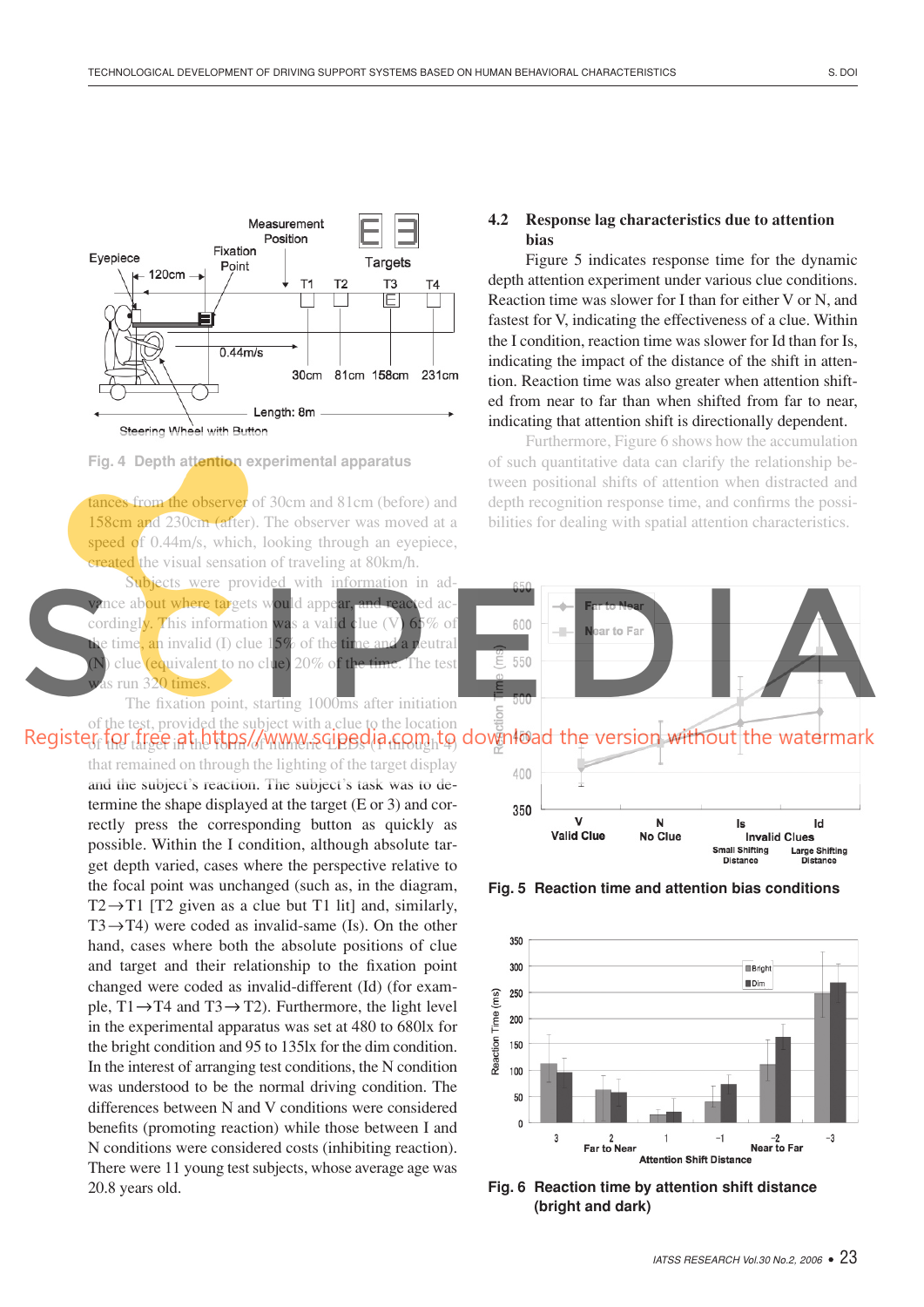

**Fig. 7 Discomfort curves for multi-axial vibrations** 

Research on basic human attention characteristics such as the above, as in near-miss analysis, is important or understanding the mechanism of attention deficit, a numan error factor. Such research will undoubtedly conto make progress in solving human interface issues.

rence as well as the size of multi-axial vibra ons is a significant characteristic of human bodil ad suggests how to optimize vehicle prations based <mark>on</mark> such factors. In concrete term made it easier to adjust front and pringiness and damping force characte istics<sup>15</sup>

## 5. DESIGNING A HUMAN-VEHICLE Register fontree as https//www.scipedia.com to download the version without the watermark CHARACTERISTICS

#### **5.1 Clarifying characteristics of sway/vibration perception**

Next, unlike the visual recognition and judgment characteristics that accompany active attention, we looked at the mechanism of passive kinetic perception. That is, we understood vehicle body vibrations to be changes in vertical motion (bounce) and angles of rotation about the horizontal axes (pitch and roll) and conducted an experiment to investigate human sensory characteristics under such conditions. The experimental apparatus, a shaking device that incorporates a parallel link manipulator with six degrees of freedom, can reproduce the translational and rotary motions mentioned above at will.

As Figure 7 indicates, an examination of sensitivity to vibrations such as the bound and pitch experienced when cruising on greatly undulating roadways rendered discomfort curves for multi-axial vibrations and demonstrated that each vibration component is important. In addition, Figure 8 indicates the results of subjective evaluations when the phases of the two vibration components were varied.That is, the diagram shows that the



Fig. 8 Multi-axial vibration phase difference and subjective evaluation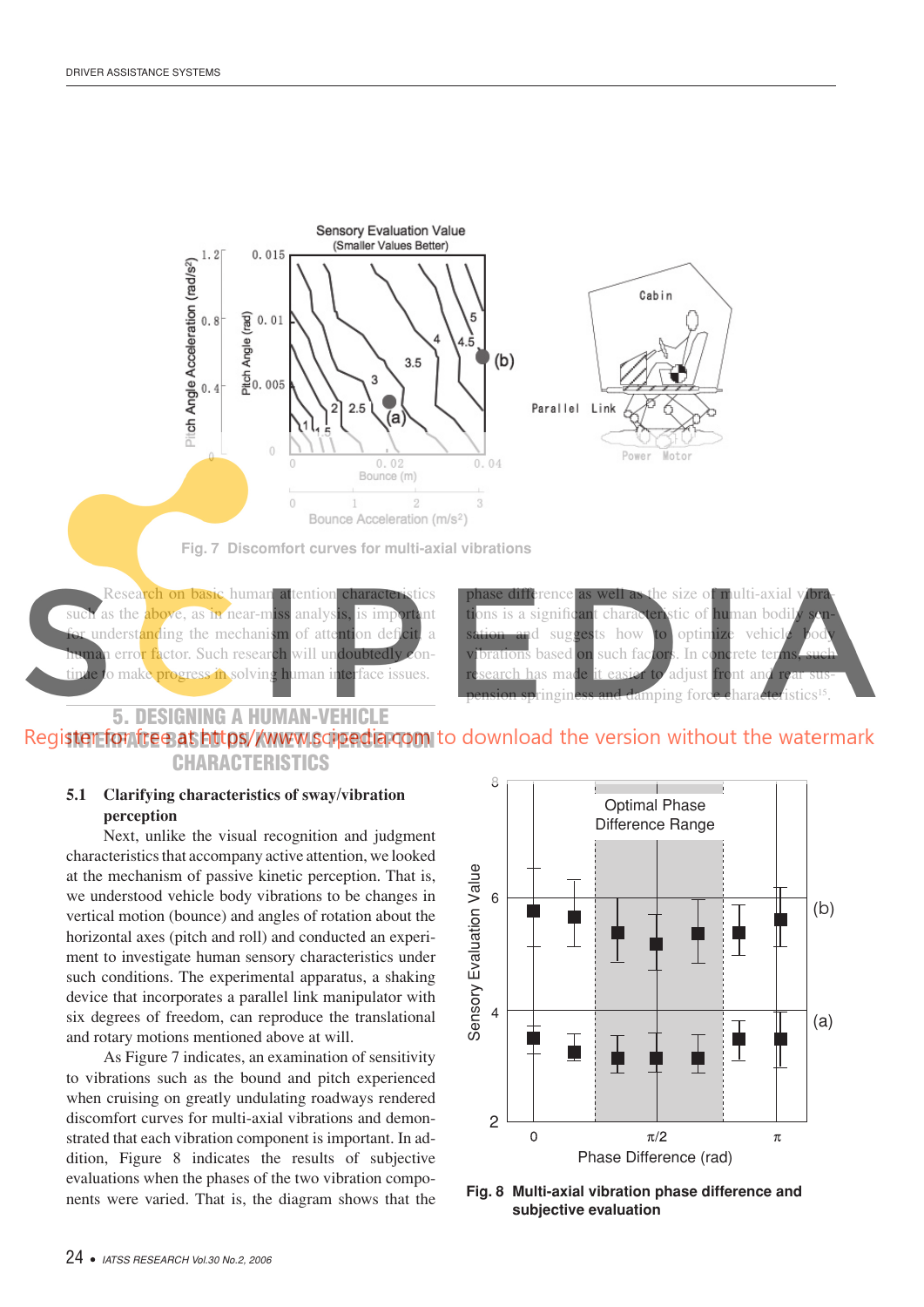

Fig. 10 Physical simulation and degree of sensation for front seat occupant (speed 40km/h)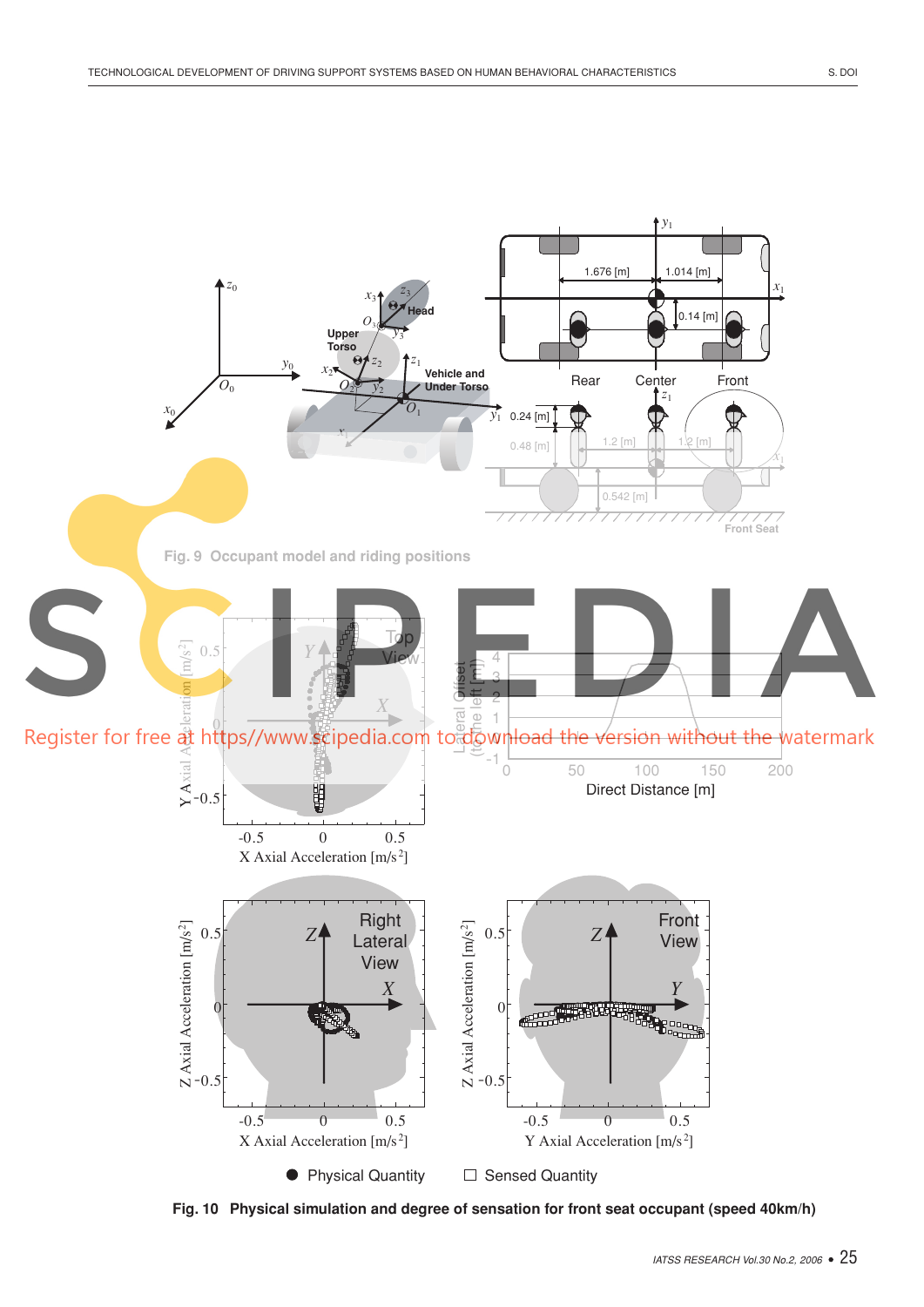#### **5.2** Evaluating predicted bodily sensation with a sway perception mechanism model

Bodily sensation characteristics for sway and vibration are known to be determined by the response characteristics of the semicircular canal and otolith organ in the human ear. Therefore, we created a sway perception model based on the operating characteristics of the vestibular organ that governs sway perception in humans<sup>16, 17</sup> and used it to evaluate predicted sensitivity<sup>18</sup>. Figure 9 illustrates a simplified occupant model with assumed riding positions. We assumed a wagon-type vehicle with occupants positioned in each of the three rows of seats. We then hypothesized various driving conditions and calculated the degree of sway for each occupant in each seat as well as the degree of perceived sway based on hypothesized vestibular organ characteristics.

Figure 10 indicates one example of our results, using Lissajous waves to illustrate in three dimensions the degree of physical acceleration and perceived sway for the head of a front seat occupant located 1.2m in front of the vehicle's center of gravity when performing a double lane change at a speed of 40km/h. In all cases we calculated the motion of the chest and head that accompany vehicle motion and used the degree of physical head movement to compute the sway perceived by the occupant. The right lateral view of the occupant's head indi-Registier for free at https//www.scipedia.gom.to

also diagonally forward and down, while the top and front views indicate that even under simple cruising con-

ditions such as a double lane change the perceived degree of sway acceleration greatly exceeds actual acceleration of the head.

In this way, it is possible to derive the dynamics of the vehicle-head system, derive head behavior accompanying vehicle motion, convert physical stimulus into perceived sway and express occupant sensations accompanying vehicle motion as numerical values. Our investigation clarified the influence of differences in vehicle speed and seat position on occupant head behavior and perceived sway, and demonstrated that turning characteristics have a great effect on occupant head behavior.

#### **5.3** Predicting the effectiveness of driving support **systems**

The following summarizes the flow for predicting the effectiveness of driving support system performance. Developing driving support or cruise assist devices for vehicles requires the evaluation of a broad range of drivbehavior characteristics including driver operational behavior patterns, avoiding operational behavior in the of emergency and individual variation between the young and the old or the petite and the heavyset. Parameters and threshold values for, say, motion control are established based on this massive amount of behavioral characteristics data. Here we analyze control system design issues download the version without the watermark and emergency driving behavior such as braking and steering operations and by regarding the model of driver



Fig. 11 Predicting driving support performance as a driver-vehicle system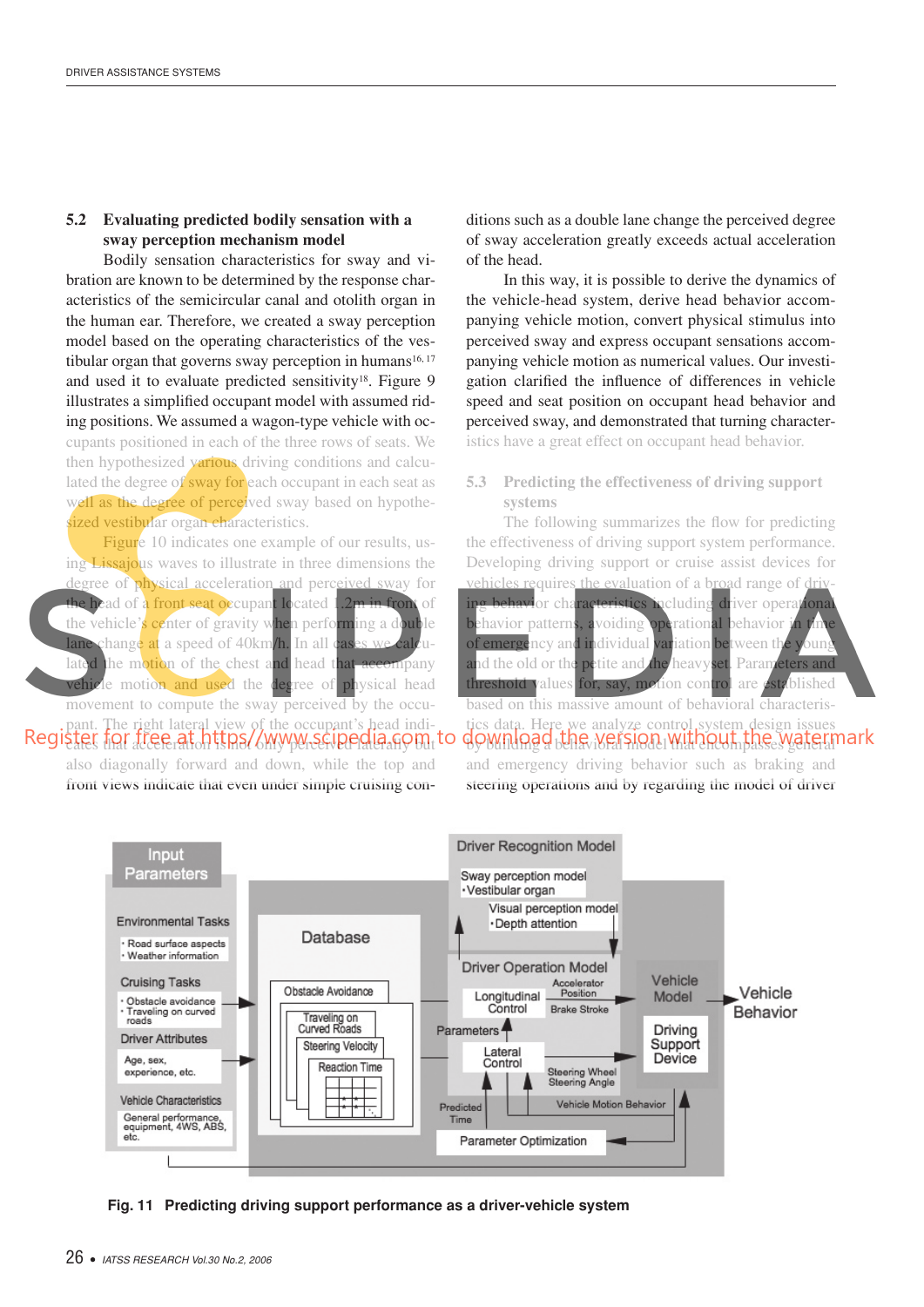and vehicle motion as a human-vehicle system.

Figure 11 presents a block diagram of the flow for predicting driving system performance as a human-vehicle system. Here, we predict the performance of driving support devices by conceiving of the inputs as traveling environment, road configurations and driver characteristics in a model that integrates driver recognition, perception and operating characteristics as well as vehicle motion. Examples of vehicle control development based on such human-vehicle system analysis include stabilization controls that actively apply input to steering systems, such as four-wheel steering and wind-effect compensation. Driver support devices that have been developed include road deviation compensation, reactive force control of electric steering systems and steering gear ratio control, which can be brought together in complex active control systems for steering and braking or steering and suspension systems.

**6. SUMMARY AND FUTURE CUTLOD** 

described above, the field of study in driving havior<mark>al c</mark>haracteristics is vast, and multidisciplinary thrological development that takes driving behavioral characteristics into account is underway. Such developderstanding such measurements, and applying the results to active safety technology. Here, in Figure 12, we propose a map of future research themes in active safety technology development based on the state of current technology. Essentially, organizing the research issues related to human characteristics as seen in terms of driving support system development requires a great deal of human condition analysis based on safety, convenience and information.

At the same time, the society of today involves growing reliance on computerization and symbiotic relationships between drivers and their vehicles; the future demands the harmonious development of people, cars and society. That is, it is important that driving support preserves in the driver the attention performance that driving demands, while both ensuring safety and pursuing convenience in door-to-door transportation. In addition, the comfort of automobiles as mobile spaces is an important area for research, just as is their safety and se-

s means of transportation<sup>1</sup> . To address these issues, as described abo to: 1) clarify the structure and mechanism plex characteristics with multiple interrelated factor conduct multifaceted behavioral analysis based such mechanisms; and 2) increase our ability to analyze

ment involves measuring phenomena, analyzing and un-<br>simultaneously occurring behavioral elements and elements and de-



Fig. 12 Map of research themes for driving support systems and human characteristics